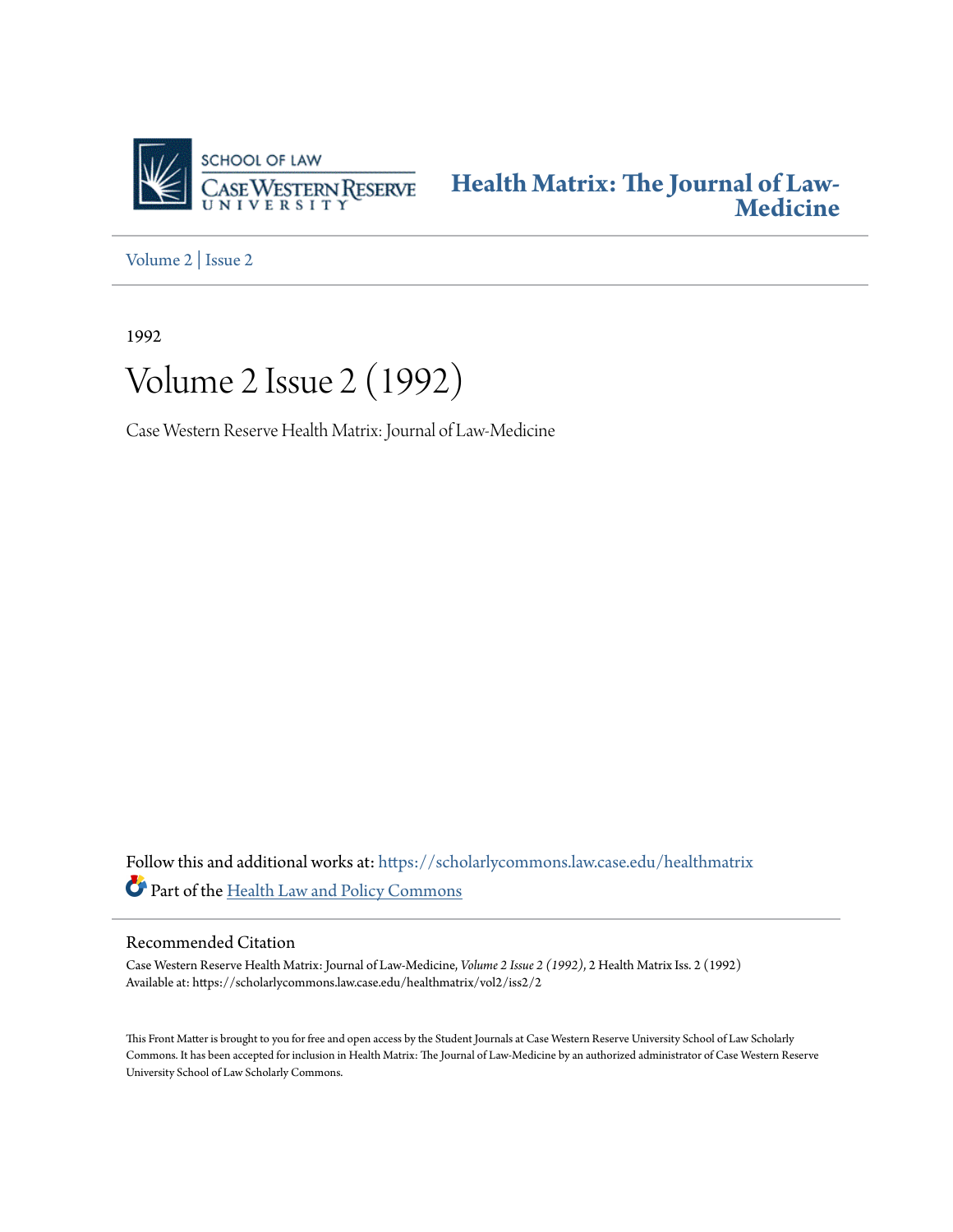Case Western Reserve University School of Law



# **HEALTH MATRIX Journal of Law-Medicine**

### **ARTICLES**

- THE CHANGING LANDSCAPE OF HUMAN **EXPERIMENTATION: NUREMBERG, HELSINKI AND BEYOND** George J. Annas
- PAYING FOR UNDERCOMPENSATED HOSPITAL CARE: THE REGRESSIVE PROFILE OF A "HIDDEN TAX" Robert A. Carolina

M. Gregg Bloche

TOWARD AN INTERNATIONAL STANDARD of Scientific Inquiry **George P. Smith, H.** 

#### ESSAY-MEMOIR-

TALES OF INFORMED CONSENT: FOUR YEARS ON AN INSTITUTIONAL REVIEW BOARD "Bartolo"

#### **BOOK REVIEWS**

A GUIDE FOR THE PERPLEXED: A REVIEW OF HOWARD BRODY'S THE HEALER'S POWER Joseph J. Fins, M.D.

MEDICAL AND HOSPITAL NEGLIGENCE: MILES J. ZAREMSKI AND LOUIS S. GOLDSTEIN, EDITORS Reviewed by Jav A. Gold. M.D.

**NOTES** 

THE ENTITLEMENT OF VETERANS AFFAIRS MEDICAL PATIENTS TO VULNERABLE POPULATION STATUS FOR HUMAN MEDICAL **RESEARCH** 

Elizabeth R. McGuire

BITE MARK EVIDENCE: FORENSIC ODONTOLOGY AND THE LAW Steven Weigler

THE NURSE PRACTITIONER IN MALPRACTICE **ACTIONS: STANDARD OF CARE AND THEORY OF LIABILITY** Susan E. Baker



Volume 2

Summer 1992

Number 2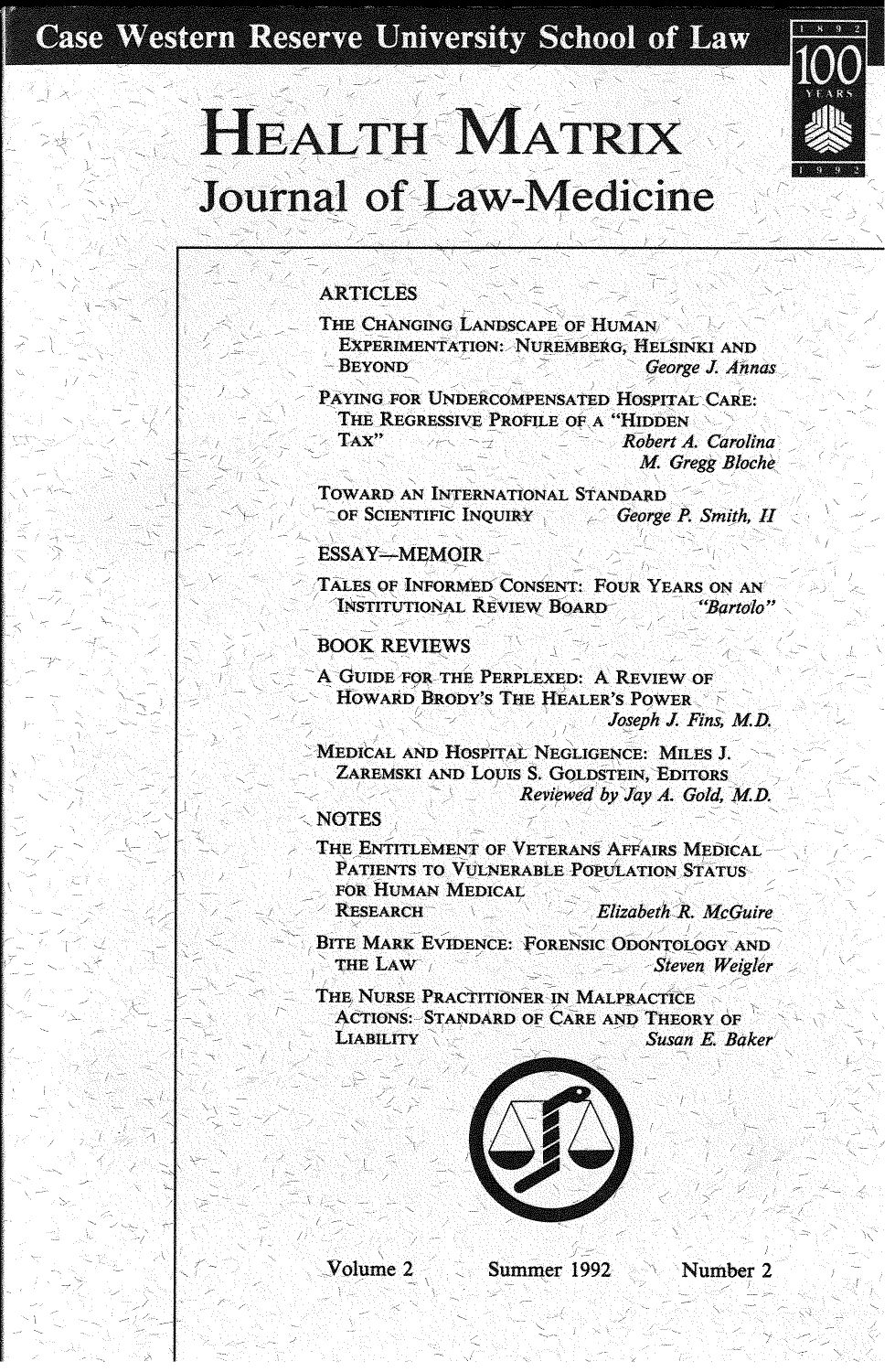### **HEALTH** MATRIX: Journal of Law-Medicine

*Editor-in-Chief*  Robert S. Melson

*Managing Editor*  Glenn D. Smith

*Business Manager*  Thomas R. Gorman

*Topic Development and Solicitation Editor*  Charlotte L. Buford

> *Executive Editors*  Stewart A. Binke Elizabeth R. McGuire Lawrence F. Peskin John F. Sekulow

*Assistant Business Manager and Associate Editor*  Elizabeth S. Gioiosa

Scott Baldwin Julie Bretz Marie Cahill

*Associate Editors*  Mariel Harris, M.D. Orly Hazony

Jennifer L. Johnston Ian Kahn

*Staff* 

Nada Adam Michael Ater Daniel H. Beck Hugh Berkson Laurel Brown Karen Cecere Jim Craven Bradley Dallet Jessie A. Gietl Julie Ginsberg Pamela Grief Sara Jones Meera Krishnan

Lauren Litton Jennifer Martin Laurel Matthews, M.D. Rachel Morstad Clayton J. Nix Audrey Rabinowitz Erica Rose Kathy Rose Douglas Schnee Dean A. Schwartz Kristen Stamile Elisabeth Weiner Mary Wilkins

*Faculty Advisor*  Maxwell J. Mehlman Director, Law-Medicine Center

Volume 2 Summer 1992 Number 2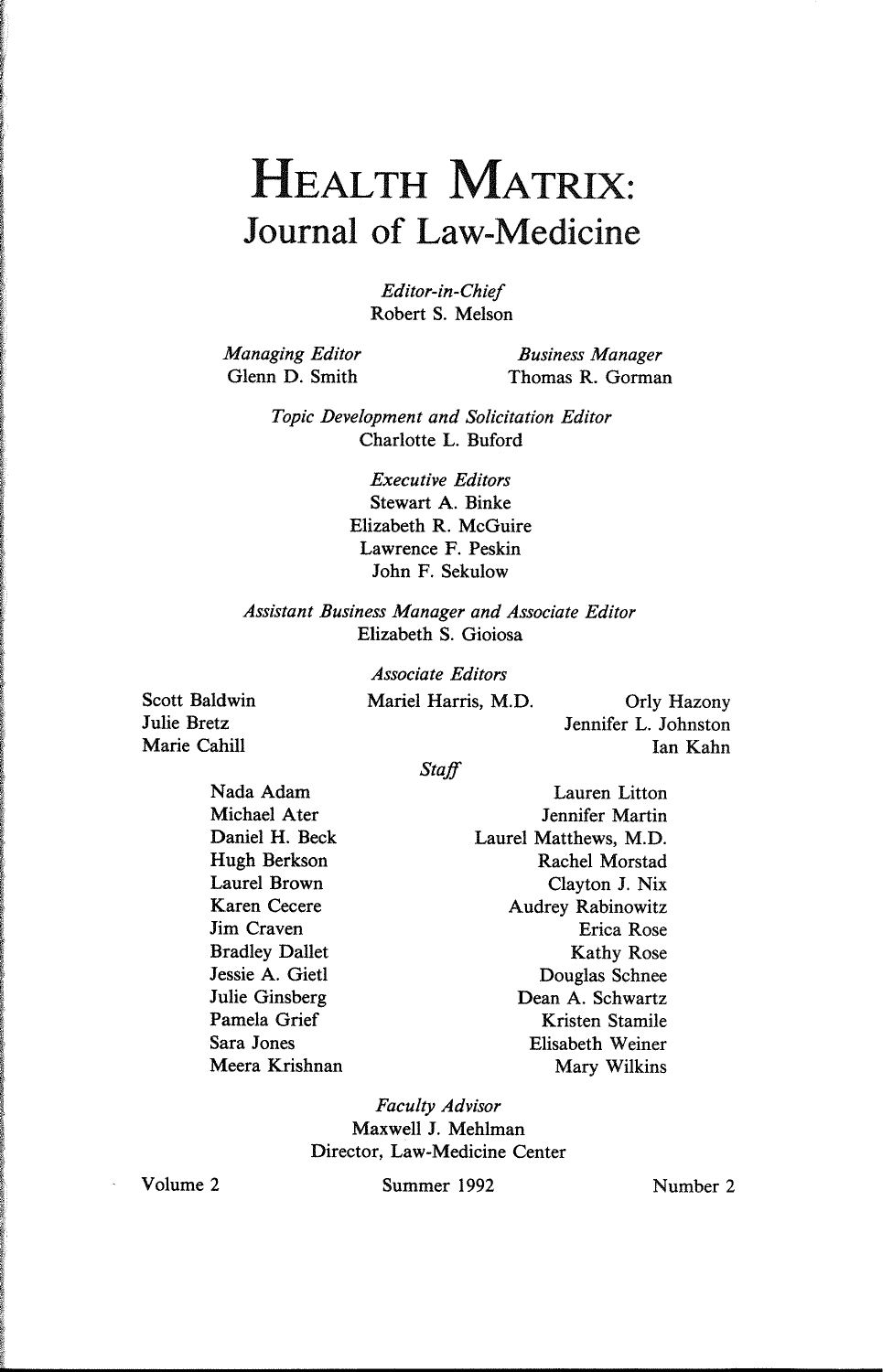The Law-Medicine Center at Case Western Reserve University School of Law has been in operation for more than 35 years. It began with a focus on forensic medicine, but that has broadened to include the whole range of legal, social, economic, scientific, and ethical issues in which law and medicine are interrelated. Besides the regular course offerings, the center frequently presents lectures, symposia, and workshops, and sponsors major conferences. Participants in the center's activities include not only university personnel, but also professionals from such institutions as the Cleveland Clinic and University Hospitals of Cleveland.

*Health Matrix: Journal of Law-Medicine,* formerly *Health Matrix, Quarterly Journal of Health Care Management,* is published by the students of Case Western Reserve University Law School. Third Class postage paid at Cleveland, Ohio, and additional mailing offices.

Editorial and business offices are located at Case Western Reserve University School of Law, 11075 East Boulevard, Cleveland, Ohio 44106-7148, Telephone (216) 368-2099. The submission of manuscripts is invited. The views expressed herein are those of the authors and do not necessarily reflect the views of *Health Matrix,* its editors and staff, or Case Western Reserve University Law School. *Health Matrix* requests that contributing authors disclose any economic interests that may have influenced the positions they have taken in articles.

Subscriptions are entered for the entire volume for \$24.00 for foreign and domestic subscriptions. Any correspondence regarding subscriptions should be sent to the business manager. Students can subscribe at a discount price of \$16.00 per year.

Single issues are available for \$12.00 each. Back issues may be obtained from *Health Matrix* when available. Back issues are also available in microform from University Microforms, Inc., 300 North Zeeb Road, Ann Arbor, Michigan 48106-1346, Telephone (313) 761-4700. Selected *Health Matrix* articles are indexed in the National Reference Center for Bioethics Literature, Kennedy Institute of Ethics, Georgetown University, Washington, D.C.

*Health Matrix* conforms to *A Uniform System of Citation* (15th ed. 1991) copyright by the *Columbia* and *University of Pennsylvania Law Reviews, Harvard Law Review Association* and *Yale Law Journal* Style conforms generally to THE CHICAGO MAN-UAL OF STYLE (13th ed. 1982).

Except as otherwise provided, *Health Matrix* grants permission for each article in this issue to be copied for use by non-profit educational institutions, provided that 1) copies are distributed at or below cost, 2) the author and *Health Matrix* are notified, and 3) proper notice of copyright is affixed on the copies. Copyright is not claimed in any material secured from official U.S. Government sources.

This issue went to press in November, 1992.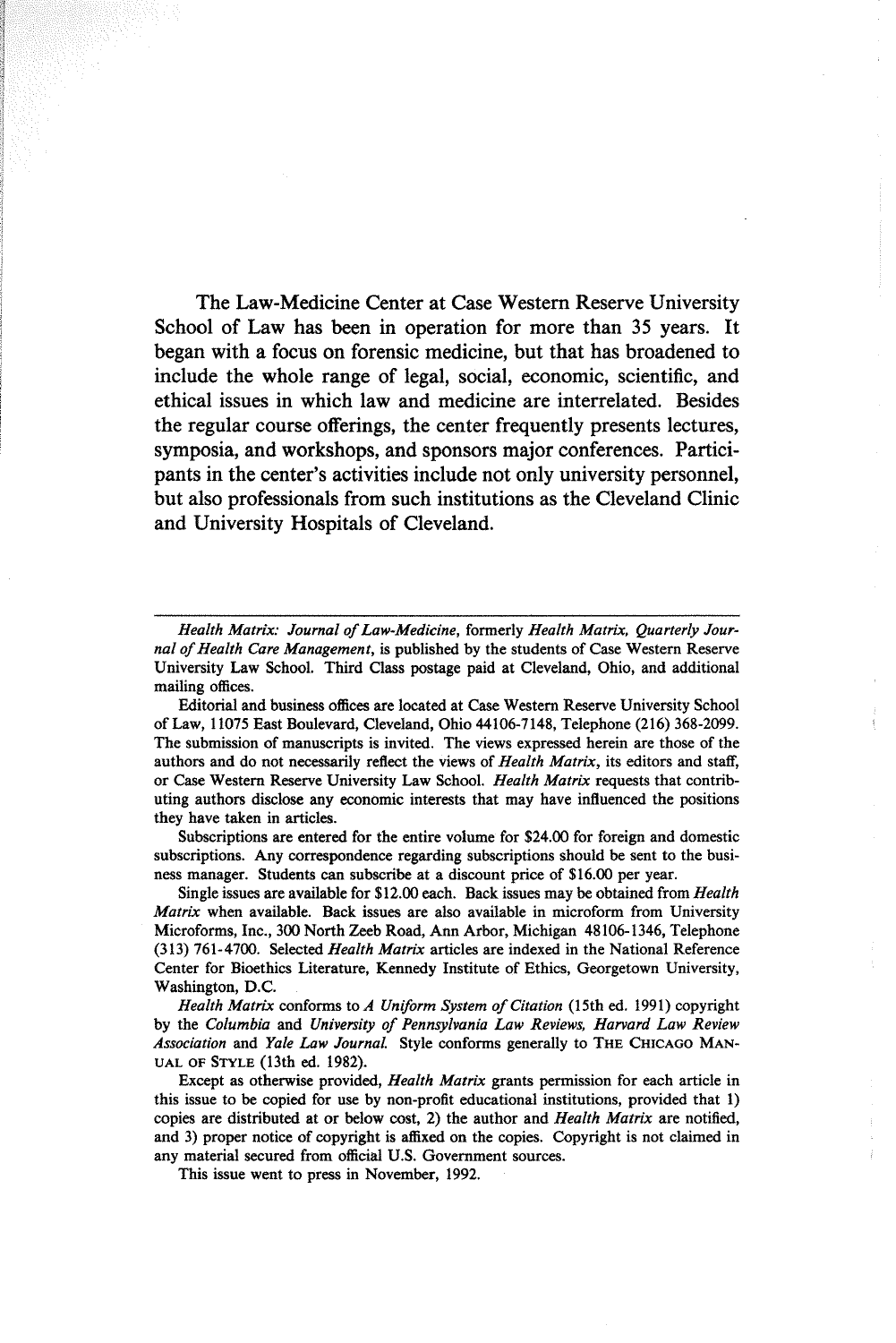## HEALTH MATRIX: Journal of Law-Medicine

### **Contents**

### ARTICLES

| <b>EXPERIMENTATION: NUREMBERG,</b><br>HELSINKI AND BEYOND<br>PAYING FOR UNDERCOMPENSATED HOSPITAL<br><b>CARE: THE REGRESSIVE PROFILE OF A</b><br>"HIDDEN TAX"<br>141<br>M. Gregg Bloche<br>TOWARD AN INTERNATIONAL STANDARD<br>OF SCIENTIFIC INQUIRY<br>167<br><b>ESSAY—MEMOIR</b><br>TALES OF INFORMED CONSENT: FOUR YEARS<br>ON AN INSTITUTIONAL REVIEW BOARD<br><b>BOOK REVIEWS</b><br>A GUIDE FOR THE PERPLEXED<br>reviewing Howard Brody's THE HEALER'S POWER | THE CHANGING LANDSCAPE OF HUMAN |  |
|--------------------------------------------------------------------------------------------------------------------------------------------------------------------------------------------------------------------------------------------------------------------------------------------------------------------------------------------------------------------------------------------------------------------------------------------------------------------|---------------------------------|--|
|                                                                                                                                                                                                                                                                                                                                                                                                                                                                    |                                 |  |
|                                                                                                                                                                                                                                                                                                                                                                                                                                                                    |                                 |  |
|                                                                                                                                                                                                                                                                                                                                                                                                                                                                    |                                 |  |
|                                                                                                                                                                                                                                                                                                                                                                                                                                                                    |                                 |  |
|                                                                                                                                                                                                                                                                                                                                                                                                                                                                    |                                 |  |
|                                                                                                                                                                                                                                                                                                                                                                                                                                                                    |                                 |  |
|                                                                                                                                                                                                                                                                                                                                                                                                                                                                    |                                 |  |
|                                                                                                                                                                                                                                                                                                                                                                                                                                                                    |                                 |  |
|                                                                                                                                                                                                                                                                                                                                                                                                                                                                    |                                 |  |
|                                                                                                                                                                                                                                                                                                                                                                                                                                                                    |                                 |  |
|                                                                                                                                                                                                                                                                                                                                                                                                                                                                    |                                 |  |
|                                                                                                                                                                                                                                                                                                                                                                                                                                                                    |                                 |  |
|                                                                                                                                                                                                                                                                                                                                                                                                                                                                    |                                 |  |
|                                                                                                                                                                                                                                                                                                                                                                                                                                                                    |                                 |  |
|                                                                                                                                                                                                                                                                                                                                                                                                                                                                    |                                 |  |
|                                                                                                                                                                                                                                                                                                                                                                                                                                                                    |                                 |  |
|                                                                                                                                                                                                                                                                                                                                                                                                                                                                    |                                 |  |
|                                                                                                                                                                                                                                                                                                                                                                                                                                                                    |                                 |  |
|                                                                                                                                                                                                                                                                                                                                                                                                                                                                    |                                 |  |

Volume 2 Summer 1992 Number 2

*Copyright by Health Matrix: Journal of Law-Medicine*